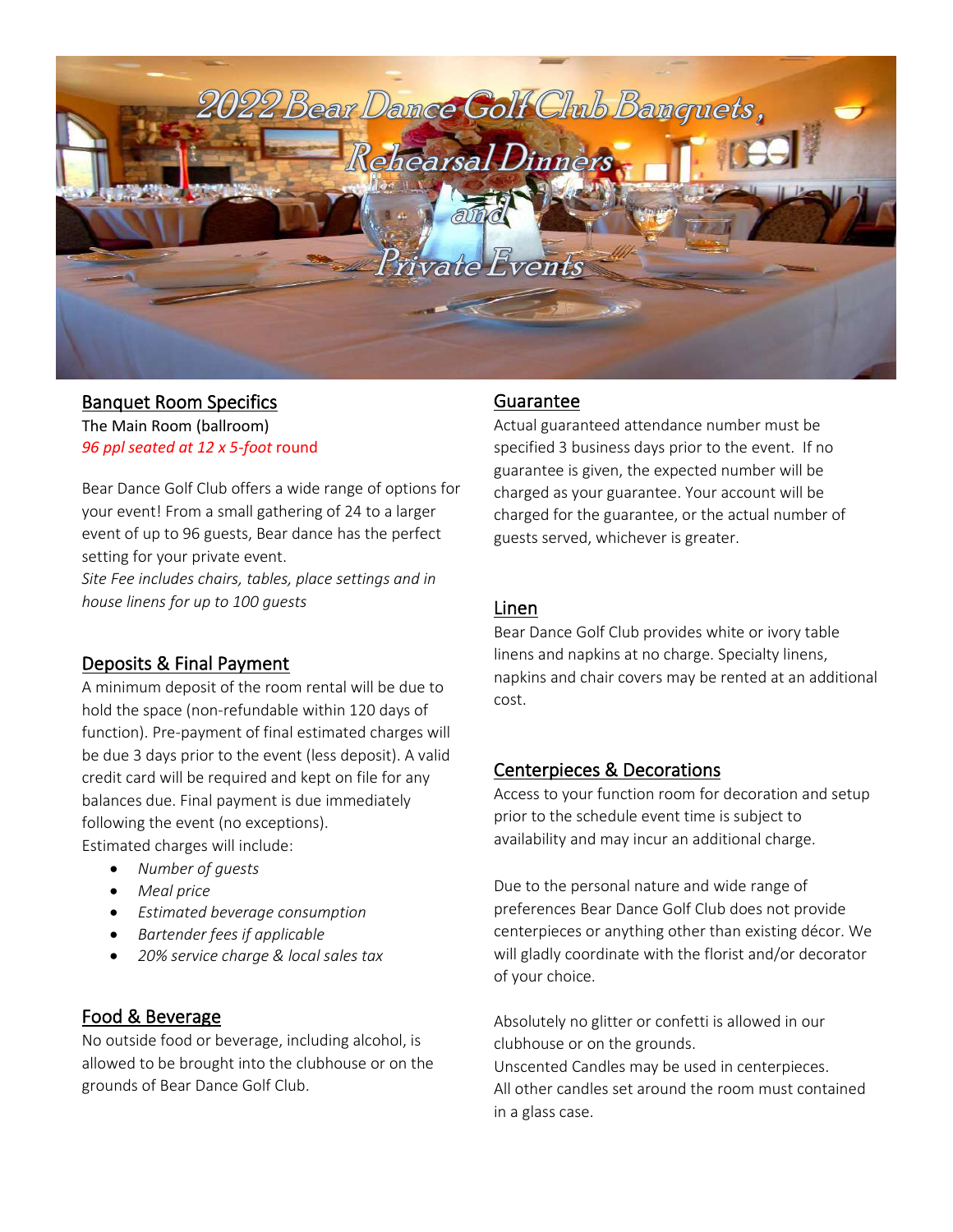# Bear Dance Room Rental

*(These rates do not apply to weddings)*

# *Your event at Bear Dance includes set up & break down of room & in-house linens. For events over 110 people, a \$12/person charge will be added for chairs, place settings & glassware rental.*

|                                           | <b>Main Room</b> | <b>Conference Room</b> |
|-------------------------------------------|------------------|------------------------|
|                                           | Up to 110 guests | Up to 10 guests        |
| <b>Prime Time (Evening)</b>               |                  |                        |
| For events starting after 4:00pm          |                  |                        |
| Weekday                                   | \$250            | \$100                  |
| Friday                                    | \$500            | \$100                  |
| Saturday                                  | \$500            | \$100                  |
| Sunday                                    | \$250            | \$100                  |
| <u>All Day Events (6:00 am - 4:00 pm)</u> |                  |                        |
| Weekday                                   | \$250            | \$250                  |
| Friday                                    | \$250            | \$250                  |
| Saturday                                  | \$500            | \$250                  |
| Sunday                                    | \$250            | \$250                  |
| Mid-Day (10:00 am - 3:00 pm)              |                  |                        |
| Weekday                                   | \$100            | \$100                  |
| Friday                                    | \$200            | \$100                  |
| Saturday                                  | \$250            | \$100                  |
| Sunday                                    | \$200            | \$100                  |
|                                           |                  |                        |
| Morning (6:00 am - 10:00am)               |                  |                        |
| Weekday                                   | \$100            | \$100                  |
| Friday                                    | \$150            | \$100                  |
| Saturday                                  | \$200            | \$100                  |
| Sunday                                    | \$100            | \$100                  |

#### *\*\*Bear Dance Golf Club does not allow any outside food & beverage to be brought onto the premises. \*\*No dates will be held without a deposit equal to room rental fee.*

*Food & Beverage Minimums Breakfast \$10 per person Breakfast & Lunch: \$30 per person Lunch Only: \$25pp Dinner: \$32pp Meal or \$25pp HD party*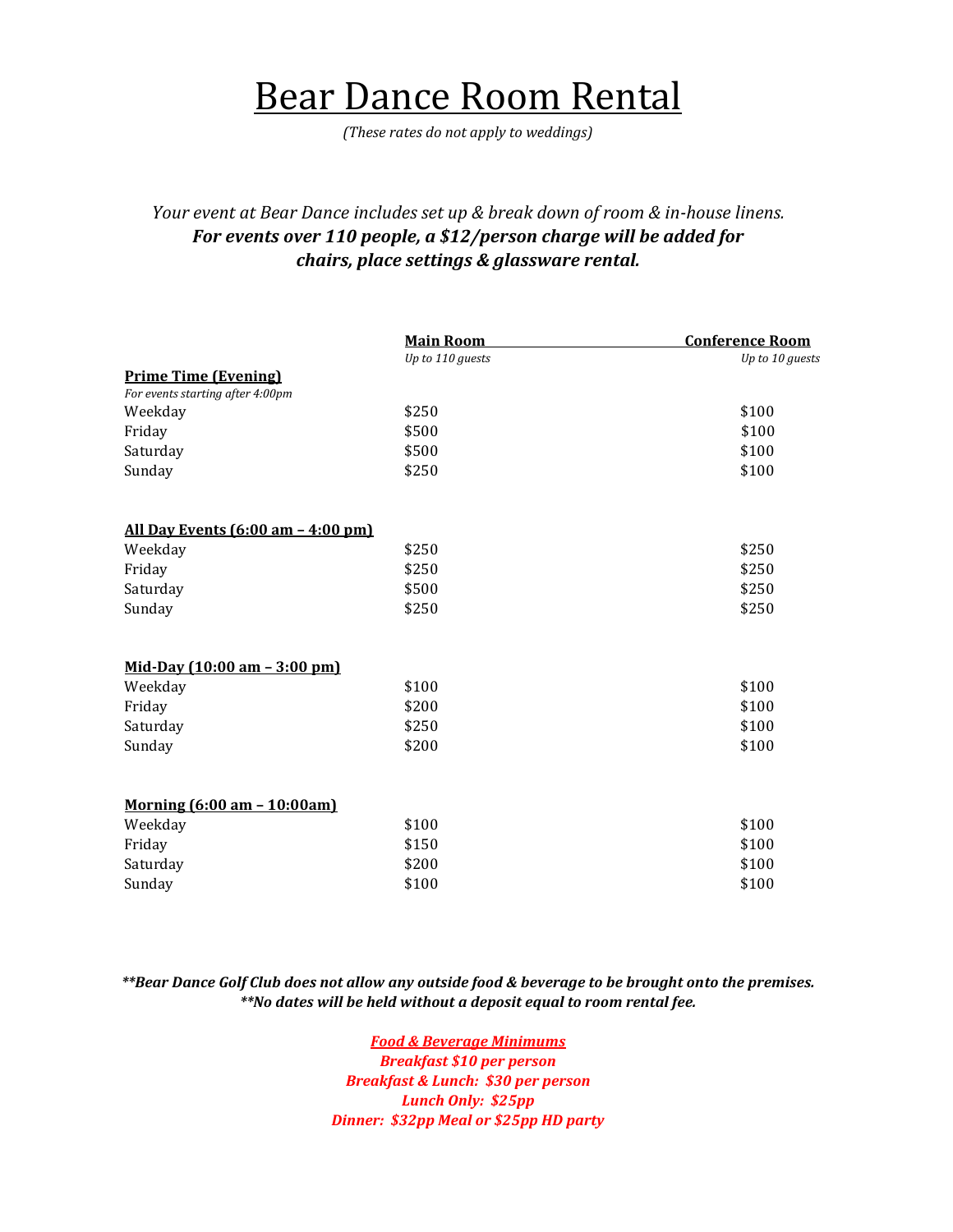# 2022Banquet Menus



*Dinner Buffet #1*

**Plated and served salads (Please select one)**

**Caesar Salad**

*With herb croutons, grape tomatoes & parmesan cheese.*

– or –

**Mixed Greens Salad** *Mixed greens, grape tomatoes, carrots, cucumbers & house vinaigrette.*

**\* \* \* \* \* \* \***

**Buffet style entrées (\$32.00++ per person for 2 entrées) (\$36.00++ per person for 3 entrées)**

**Chicken Piccata** 

*Egg battered and pan seared chicken breast with a lemon caper cream*

**Baked Four Cheese Penne Pasta**  *With grilled sweet Italian sausage, roasted red peppers & marinara.* 

> **Grilled Salmon** *Served with a cilantro lime butter & pineapple salsa.*

**Pork Scaloppini Marsala**  *Pan seared Pork loin in a roasted mushroom Marsala demi-glace.*

**Mediterranean Braised Beef** *Caramelized slow roasted beef served with Portobello pan jus.*

> **Garlic & Rosemary Roasted Potatoes Seasonal Vegetables \* \* \* \* \* \* \***

**Dessert (Buffet style station or Plated sampler plate with both)**

**Traditional Carrot Cake Chocolate Ganache Cake Coffee Station** *4% sales tax and 20% service charge will be applied to all food and beverage purchases (++)*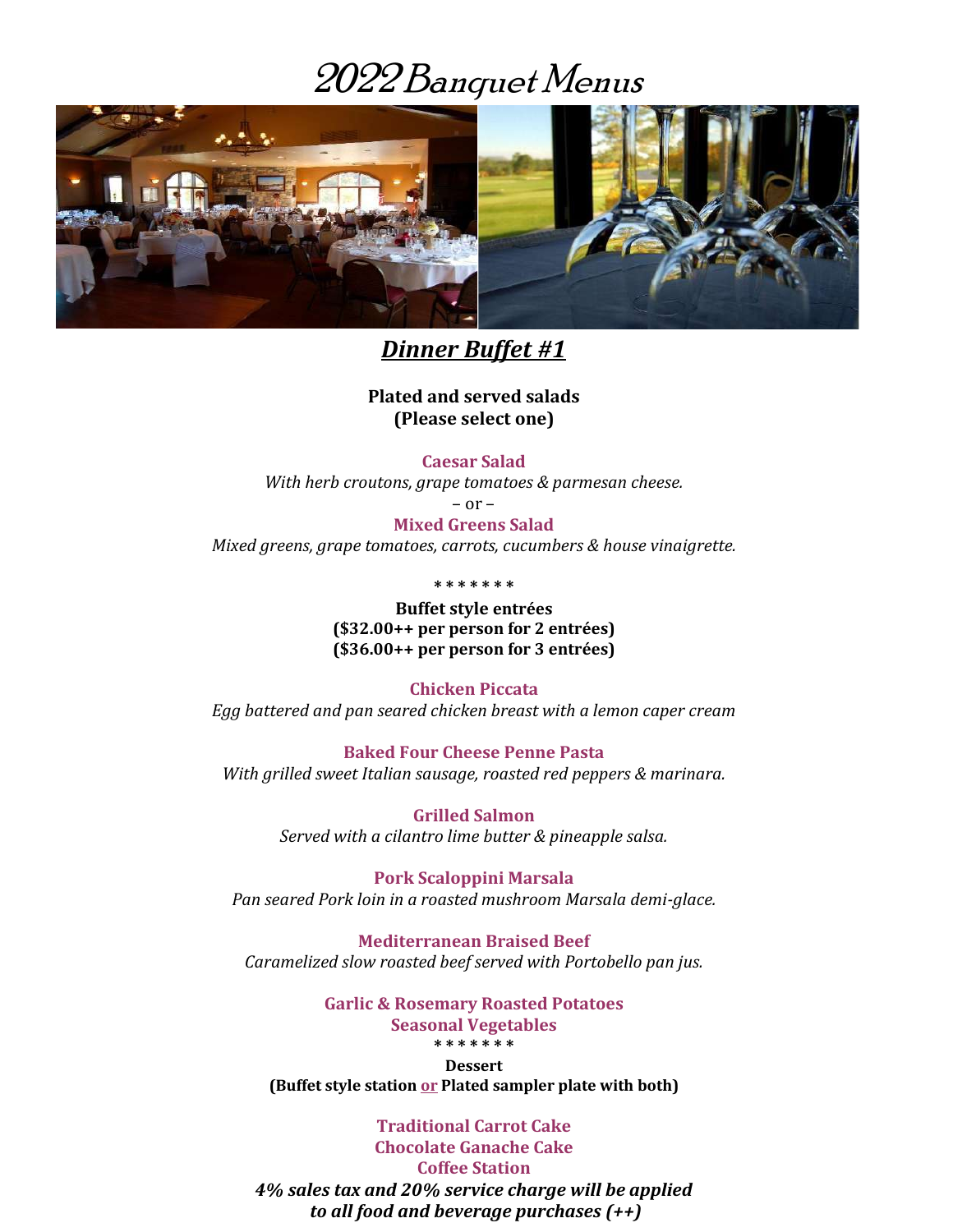# *Dinner Buffet #2*

**Plated and served salads (Please select one)**

**Caesar Salad**

*With herb croutons, cherry tomatoes & parmesan cheese.*

– or –

#### **Bear Dance Salad**

*Mesclun mixed greens, candied walnuts, dried cranberries, gorgonzola cheese & raspberry champagne vinaigrette.*

 $-$  or  $-$ 

## **Spinach Salad**

*Sliced strawberries, mushrooms, mandarin oranges & balsamic vinaigrette.*

#### **\* \* \* \* \* \* \***

**Buffet style entrées (\$34.00++ per person for 2 entrées) (\$38.00++ per person for 3 entrées)**

**Potato Crusted Salmon** *Roasted garlic and caper butter sauce.*

**Bourbon & Molasses Pork Loin** *Topped with an apple chutney.*

#### **Seafood & Sausage Paella**

*Shrimp, scallop, sausage paella with bell peppers & saffron rice.*

**Champagne Chicken** *Pan seared chicken breast topped with a champagne cream* 

**Grilled Beef Top Sirloin** *Coulotte steak in a red wine jus with crispy onion strings.*

> **Jasmine Rice Pilaf Garlic & Rosemary Roasted Potatoes Seasonal Vegetables**

#### **\* \* \* \* \* \* \***

**Dessert (Buffet style station or Plated sampler plate with both)**

> **Cheese Cake with Raspberry Sauce Chocolate Ganache Cake**

#### **Coffee Station**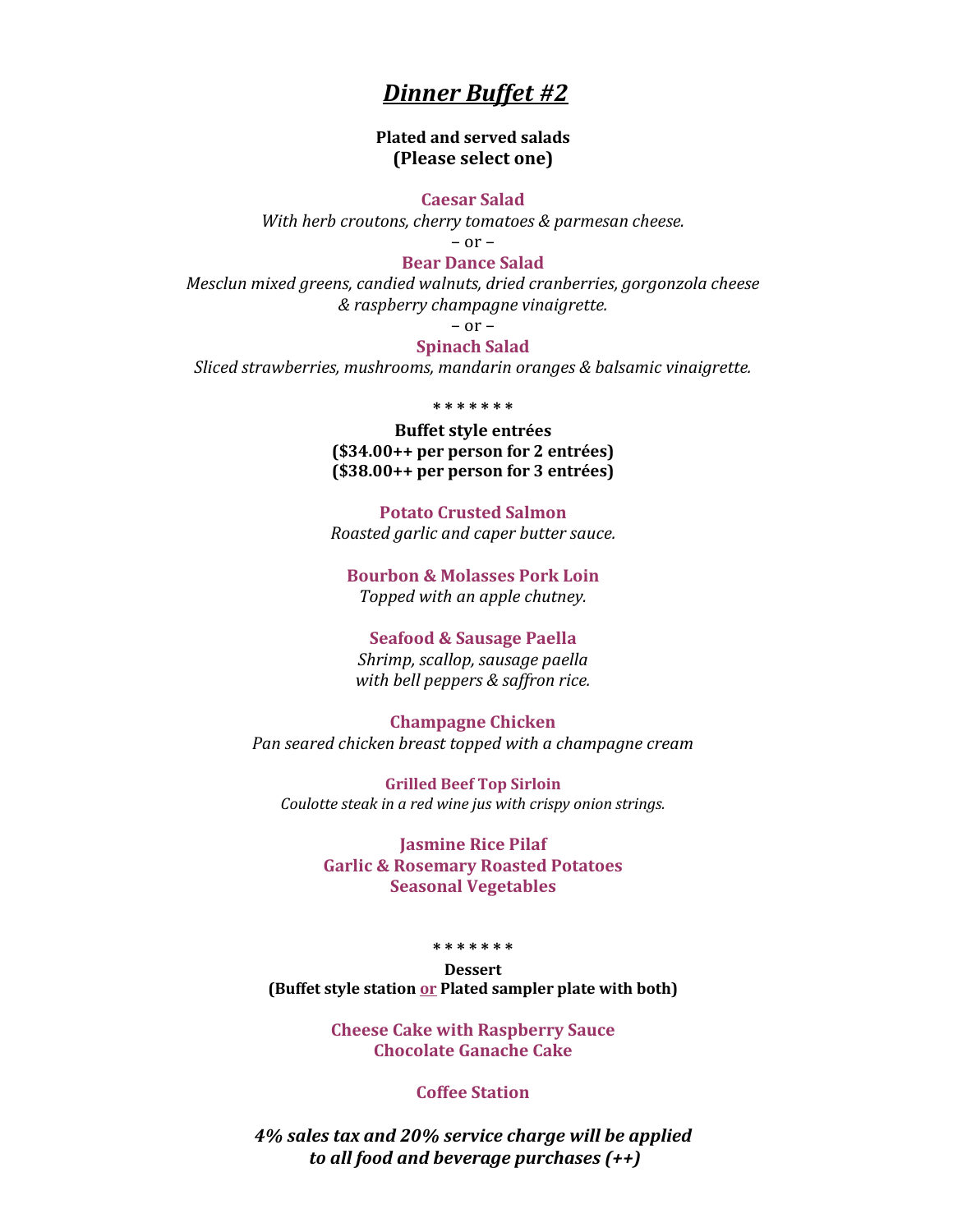# *Dinner Buffet #3*

#### **Plated and served salads (Please select one)**

#### **Bear Dance Salad**

*Mesclun mixed greens, candied walnuts, dried cranberries, gorgonzola cheese, & raspberry champagne vinaigrette.*

– or –

**Baby Spinach Salad** *With bleu cheese, almonds, red onion, & maple Dijon vinaigrette.*

– or –

**Butter Leaf Wedge**  *Crisp butter leaf with cabernet poached pears, walnuts, Gorgonzola cheese, & a champagne vinaigrette.*

**\* \* \* \* \* \* \***

**Buffet style entrées (\$38.00++ per person 2 entrées) (\$42.00++ per person 3 entrées)**

**Pan Roasted Chicken** *Over roasted tomatoes, artichokes and kalamata olives and red pepper coulis*

> **Three Cheese Ravioli** *Over a lobster nage and a shrimp and asparagus fricassee*

**Pan Seared Colorado Trout** *With sautéed mushrooms and spinach and a Dijon crème fraiche*

**NY Strip Au Poivre** *Grilled New York strip over a cognac peppercorn demi-glace*

> **Four Cheese Truffle Potato Ragout Jasmine Rice Pilaf Honey Spiced Carrots & Grilled Asparagus**

#### **\* \* \* \* \* \* \***

**Dessert (Buffet style station or Plated sampler plate with all 3)**

**Dessert Station**

*Chocolate mousse cups with fresh berries, White chocolate carrot cake, Vanilla bean cheesecake with berry sauce.*

#### **Coffee Station**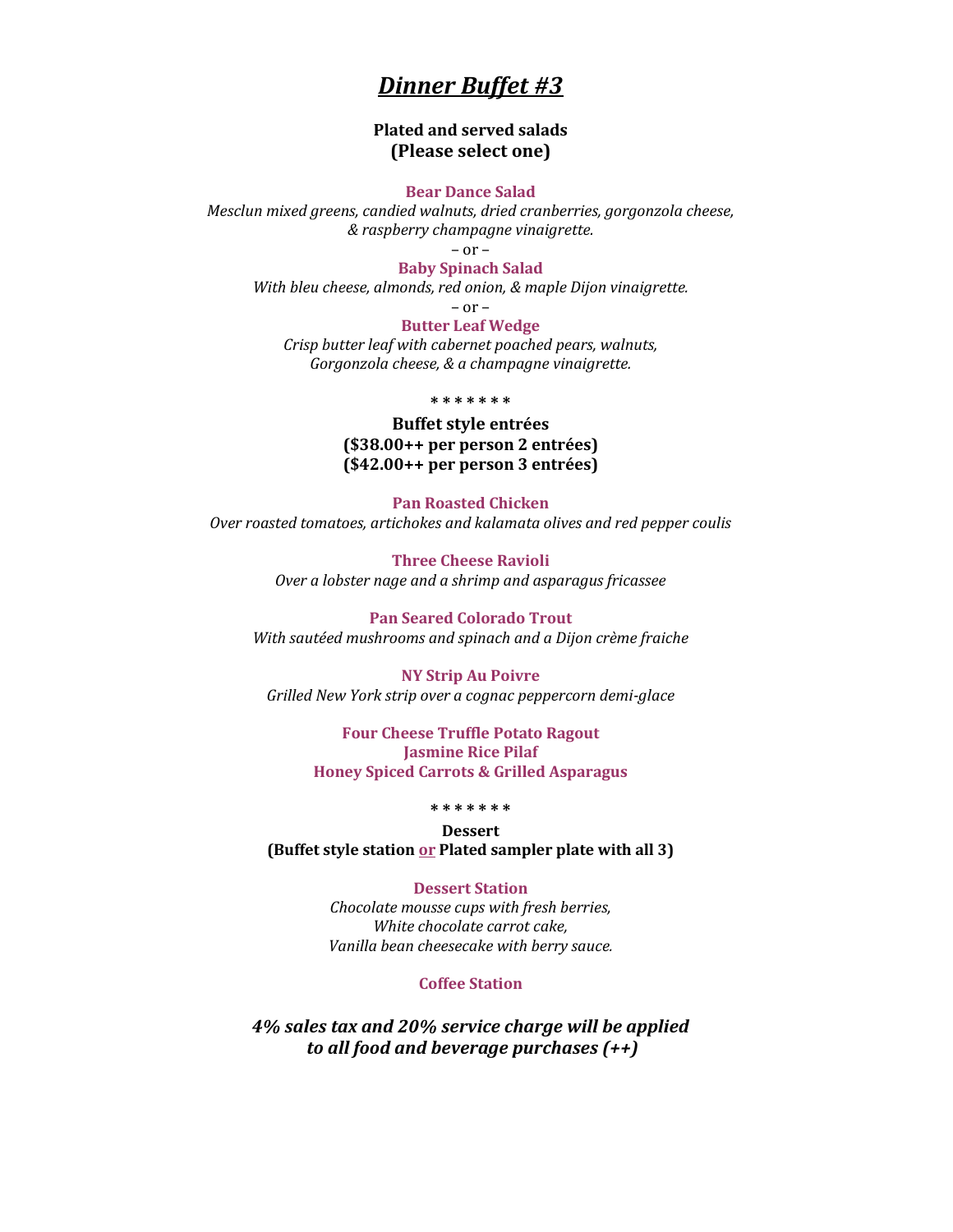# *Dinner Buffet #4*

#### **Plated and served salads (Please select one)**

#### **Bear Dance Salad**

*Mesclun mixed greens, candied walnuts, dried cranberries, gorgonzola cheese, & raspberry champagne vinaigrette.*

– or –

#### **Baby Spinach Salad**

*With bleu cheese, almonds, red onion, & maple Dijon vinaigrette.*

 $-$  or  $-$ 

#### **Butter Leaf Wedge**

*Crisp butter leaf with cabernet poached pears, walnuts, Gorgonzola cheese crumbles & champagne vinaigrette.*

#### **\* \* \* \* \* \* \***

**Buffet style entrées (\$40.00++ per person 2 entrées) (\$44.00++ per person 3 entrées)**

#### **Prosciutto Chicken**

*Roulade of chicken breast with prosciutto, fresh mozzarella and basil with a roasted tomato and pepper velouté*

> **Seared Ahi Tuna** *With a pineapple salsa and sweet soy*

#### **Crab Stuffed Sole** *Creamy pan jus and sautéed spinach*

**Tornedos of Beef** *Grilled petit filet with a chevre cream and red wine reduction*

**Peach and Bacon stuffed Pork Loin** *Roasted pork loin stuffed with Ripe Peaches, sage, bacon, goat cheese, viognier glaze*

> **Truffle Cheese Potatoes, Jasmine Rice Pilaf Honey Spiced Carrots & Grilled Asparagus**

> > **\* \* \* \* \* \* \***

**Dessert (Buffet style station or Plated sampler plate with all 3)**

> *Chocolate mousse cups with fresh berries, White chocolate carrot cake, Mini Grand Marnier Crème Brule.*

> > **Coffee Station**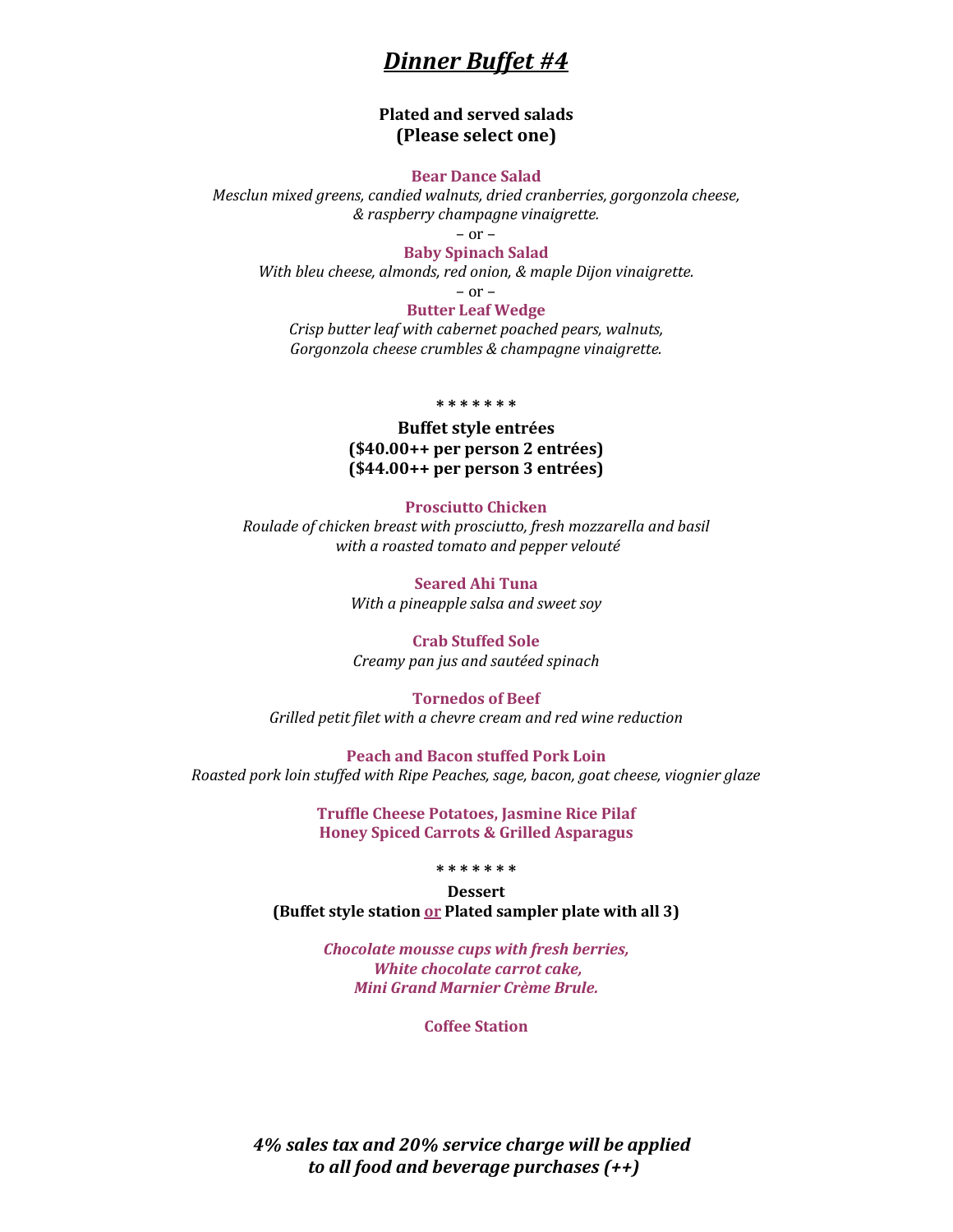

# BREAKFAST **BUFFETS**

# The Pastry & Coffee Bar

Platter of assorted muffins & Danish, Coffee, tea, decaf,  $$5.61++ ($7.00 incl.)$ 

# The Burrito & Coffee Bar

Breakfast burritos with scrambled eggs, shredded cheese, potato, & pork green chili wrapped in a tortilla Coffee, tea, decaf,  $$ 8.81++ ($11.00 incl.)$ 

# The Continental Breakfast

Platter of assorted muffins & Danish, fresh fruit cups, granola bars, assorted yogurts Coffee, tea, decaf, orange juice & cranberry juice.  $$9.61++ ($12.00 incl.)$ 

# The Burrito Breakfast

Breakfast burritos with scrambled eggs, shredded cheese, potato, & pork green chili wrapped in a tortilla. Whole fruit & assorted health bars, assorted yogurts, coffee, tea, decaf, orange juice & cranberry juice. \$12.02++ (\$15.00 incl.)

# The Bear Dance Scramble

Green chili, Applewood smoked bacon, link sausage, breakfast potatoes and scrambled eggs Fresh baked Danish & muffins, fresh fruit display. Served with coffee, tea, decaf, orange juice & cranberry juice.  $$12.82++ ($16.00$  incl.)

# The Big Breakfast Buffet

Farm fresh scrambled eggs, pork green chili, link sausage, Applewood smoked bacon, breakfast potatoes, Grand Marnier French toast with maple syrup, fresh fruit display, fresh baked Danish & muffins, yogurt with granola. Served with coffee, tea, decaf, orange juice & cranberry juice.  $$16.03++$  ( $$20.00$  incl.)

> \*\* Add an Omelet Station for \$3.50++ per person

> \*\* Add a Breakfast Burrito for \$3.50++ per person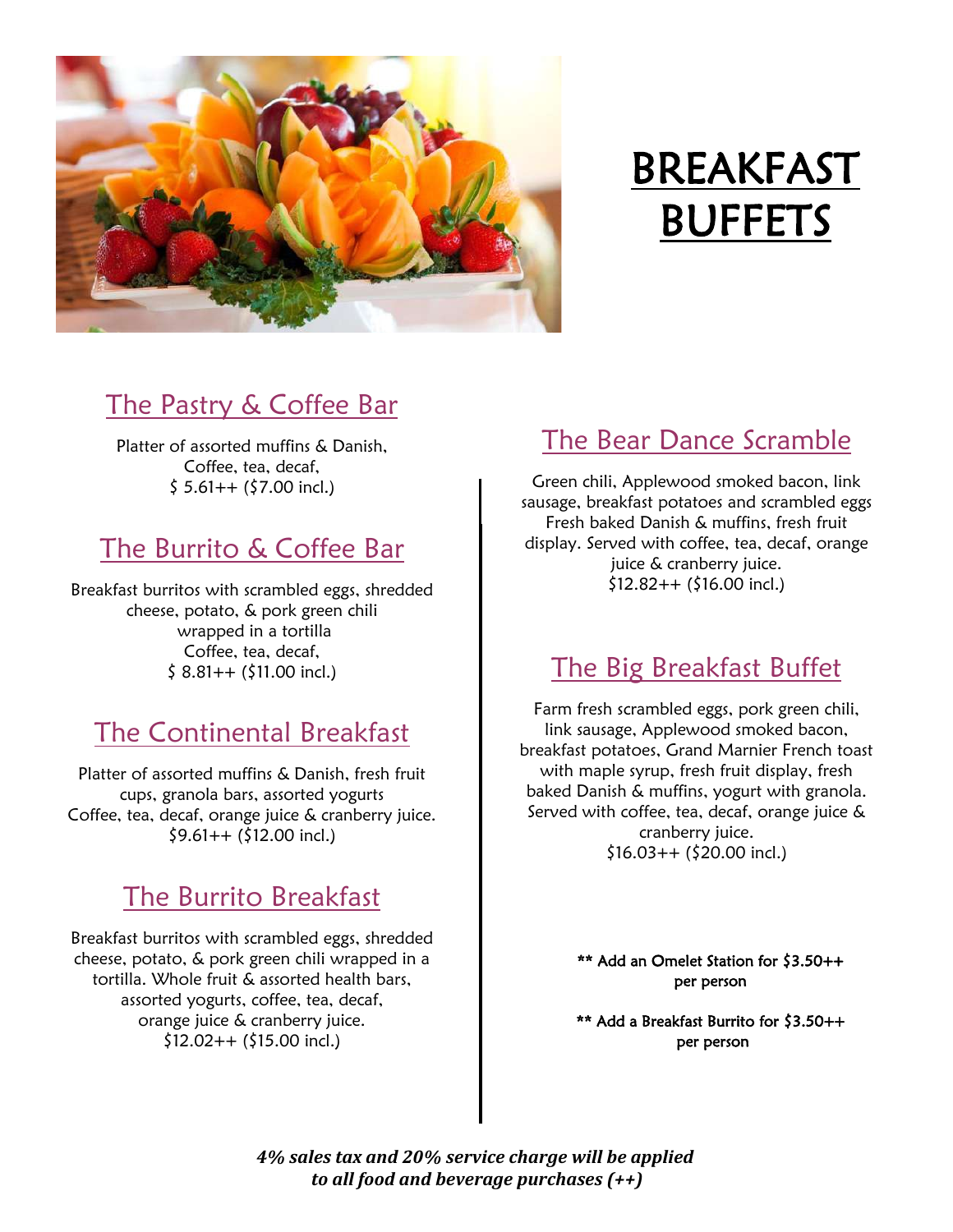# HEARTY DISPLAYS

### 30 ppl per platter

### Antipasti \$140

Pesto marinated artichoke hearts, Genoa salami, marinated mozzarella, provolone & prosciutto stuffed baby peppers, stuffed queen olives, capicola, fresh tomato & basil bruschetta, with garlic rubbed baguette crostinis.

### Asian Platter \$140

Mini vegetable spring rolls & Ginger pork pot stickers With soy dipping sauce & sweet chili dipping sauce

## Domestic Cheese Board \$130

Served with assorted crackers & juicy grapes.

### International Cheese Board \$150

Served with assorted crackers & fresh fruit.

## Baked Brie \$90

French double-cream brie cheese baked in a light puff pastry topped with apricot glaze, fresh grapes and walnuts

# Crudités \$110

Carrot sticks, celery sticks, broccoli, radishes, cauliflower Served with bleu cheese & ranch dipping sauces.

## Hummus & Olive Tapenade Platter \$85

Roasted red pepper hummus & olive tapenade with pita chips & sliced baguettes.

# Deviled Egg Platter \$70

Traditional deviled eggs served with a paprika garnish.

# Smoked Salmon & Trout Display \$160

Nova Scotia smoked salmon & hickory smoked trout with capers, chopped red onion, hard-boiled egg, & light dill sour cream. Served with basket of baguette slices & toast points.

# Chilled Shrimp Cocktail Display \$180

2 jumbo shrimps per person with cocktail sauce & lemon wedges.

# Shrimp Ceviche \$125

Citrus diced shrimp ceviche tossed with bell peppers, tomatoes, red onions & cilantro. Served with guacamole, fresh corn chips & a jalapeno lime tomatillo salsa.

# Mini Crab Cakes \$165

Lump crab served with a sweet chili aioli sauce.

# Apple Wood Scallops \$140

Oven roasted fresh scallops wrapped in Apple Wood smoked bacon in an herb citrus beurre blanc.

#### Three Cheese Artichoke Dip \$125

Warm cheese and artichoke dip, crusty bread & crisp veggies.

#### Mini Stuffed Potatoes \$110

Mini stuffed potatoes with cheese, bacon & sour cream.

### Green Peppercorn & Brandy Meatballs \$120

Savory hand-rolled meatballs served in a creamy mild green peppercorn & brandy sauce.

## Slider Platter \$150

Mini flat top sliders topped with American cheese, pickle chips & 1000 island.

### Hot Wing Platter \$140

Large chicken wings, celery & carrot sticks with bleu cheese dip.

## Chili-Rubbed Drumsticks \$140

Oven roasted chicken legs, served in a chili-lime cilantro sauce.

## Carolina Pork Sliders \$150

House smoked chopped pork with tangy Carolina BBQ sauce Topped with house slaw on steamed bun

# Pork Rib Tips \$125

Dry rubbed rib tips, & a buffalo dipping sauce.

# Mini Italian Combos \$120

Capicola, prosciutto, salami, & a sun dried tomato spread on mjni fresh rolls

# Mini Philly Cheese Steak \$140

Shaved steak served with bell peppers, onions & cheese on mini rolls.

# Mini Quesadillas \$120

Smoked chicken or shrimp served with Pico de Gallo, guacamole & cilantro sour cream.

# Chicken Alfredo \$135

Penne pasta with sliced grilled chicken breast in a parmesan cream sauce.

### Smoked Chicken Penne \$135

House smoked chicken breast, penne pasta, mushrooms, & cherry tomatoes. Tossed in a tomato saffron cream & topped with parmesan cheese & fresh basil.

### Italian Roasted Vegetable Pasta \$100

Penne pasta with roasted fresh peppers, tomato, zucchini squash, garlic & parmesan cheese. Tossed in extra virgin olive oil with fresh basil.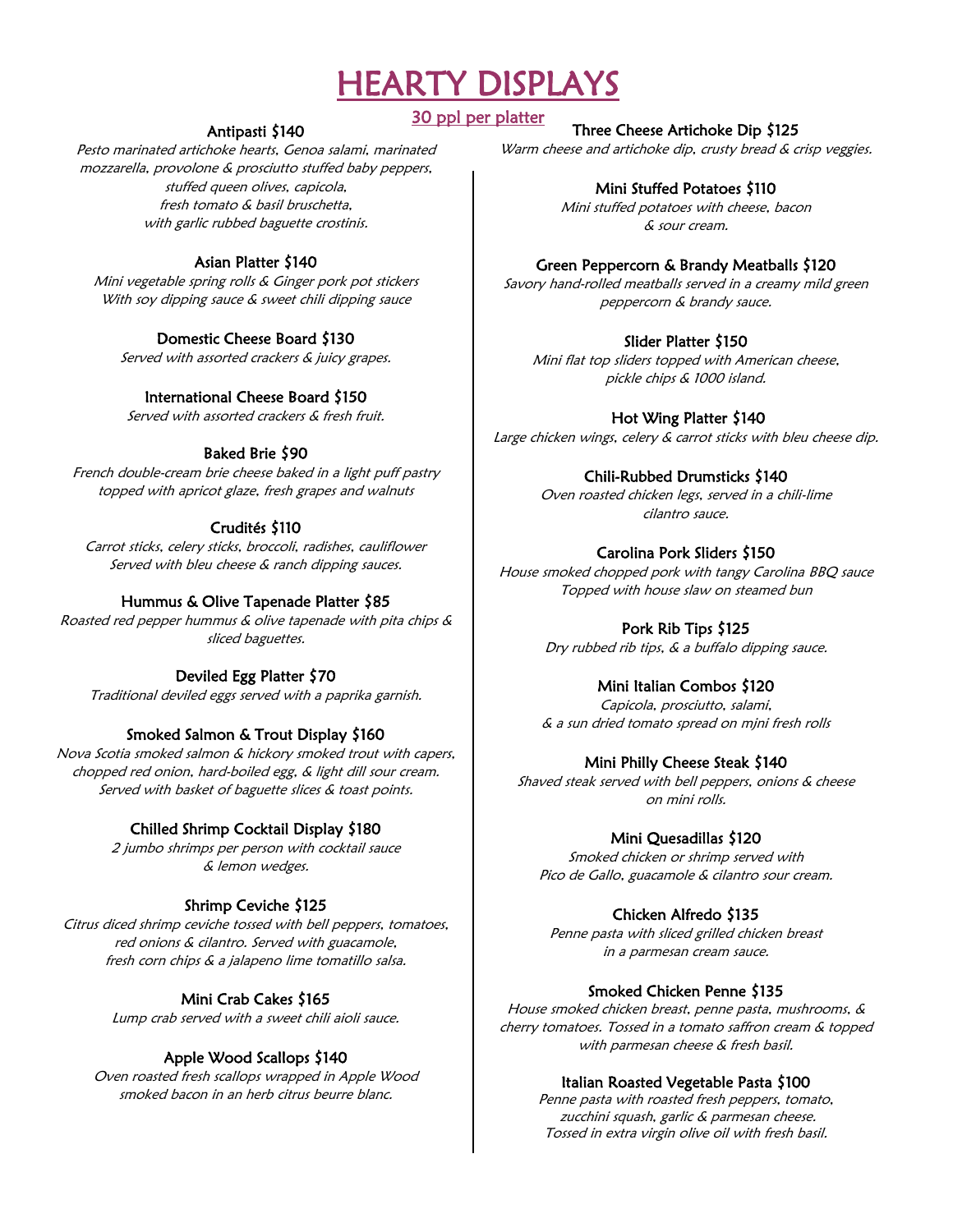

- Serves 30 guests, 2 pieces pp – Passed or displayed



#### Sweet Italian Sausage Puff Pastry \$125

Sweet Italian sausage with caramelized onion in light puff pastry.

#### Empanadas \$150

Flakey puff pastry filled with seasoned beef or spicy chicken topped with chimichurri sauce

#### Smoked Salmon Flat Bread \$125

Nova Scotia smoked salmon, dill cream cheese, red onion & fried capers on warm flatbread

#### Tomato Caprese Crostini \$110

Sliced Tomato, pesto & mozzarella, drizzled with balsamic vinegar & herb infused olive oil on crostini

#### Shaved Prime Rib Crostini \$120

Crostini topped with shaved prime rib & horseradish cream.

#### Wasabi Glazed Tuna \$125

Seared tuna, cucumbers, green onions, & pickled ginger, served on wonton crisps.

#### Honey Smoked Salmon Tostada \$140

Honey smoked salmon over corn tostada with Feta cheese & guacamole.

#### Chicken or Beef Skewers \$120

Glazed with a Thai peanut sauce

#### Tomato Bruschetta \$110

Roasted tomatoes with capers, red onion, basil and olive on crostini

#### Mushroom & Brie Risotto Cake \$125

Crispy risotto topped with mushroom duxelles, brie & balsamic reduction

#### Shrimp Peppadew Canapé \$120

Sautéed shrimp over peppadew pimento cheese on a tartelette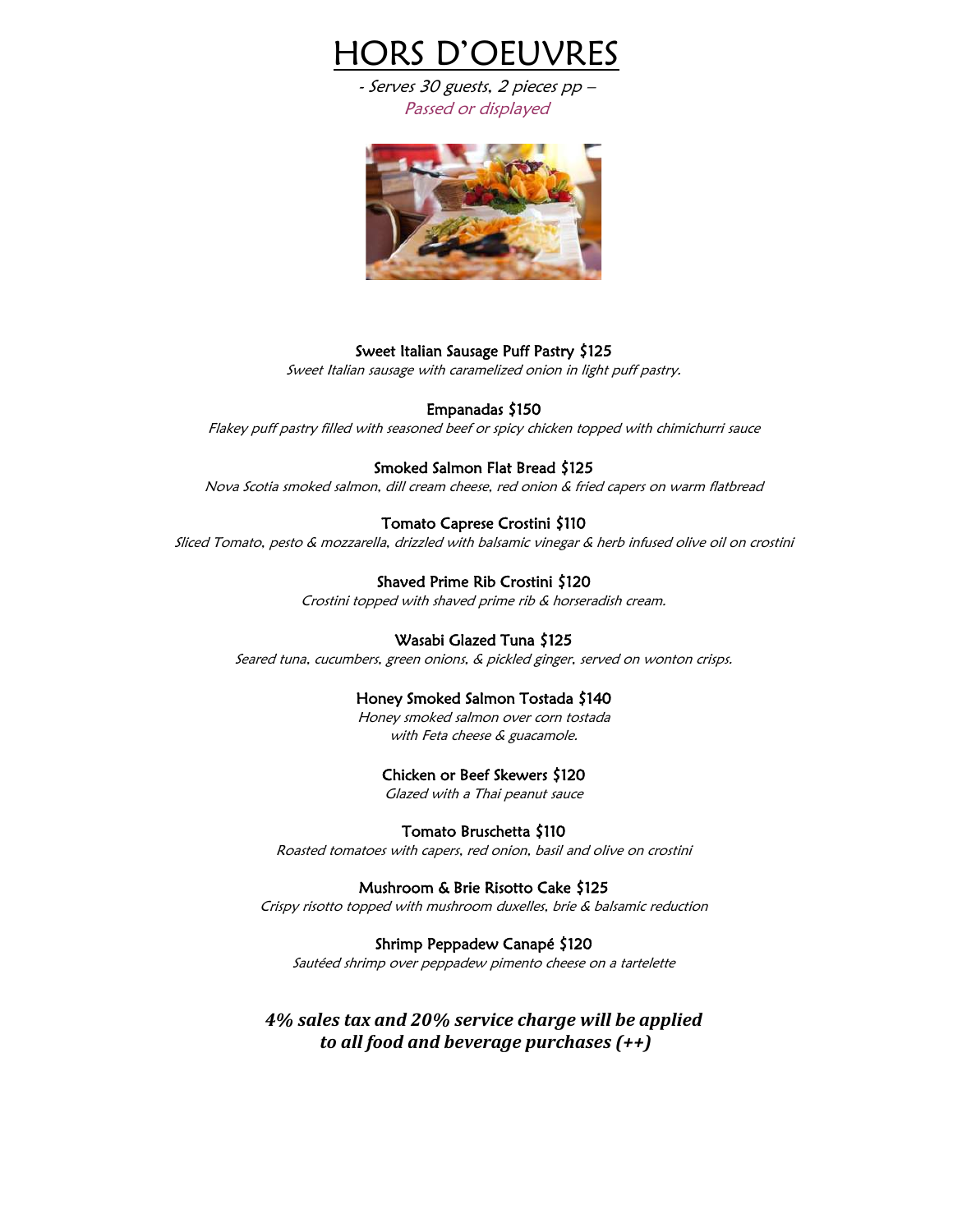

# THEMED STATIONS

#### New York Strip Carving Station \$11.00++ pp, minimum of 30 guests

(Chef-manned carving station) Rosemary peppercorn rubbed New York Strip, Served with a creamy horseradish sauce, au jus & mini rolls.

#### Carved Tenderloin Station

# \$15.00++ pp, minimum of 25 guests

J Hand carved beef tenderloin, mini rolls, horseradish cream & Dijon sauce. (Chef-manned carving station)

### Carved Ham &/or Turkey Station

#### \$9.00++pp for 1 entrée/ \$15.00++pp for 2 entrees

(Chef-manned carving station) Carved herb roasted turkey breast, cranberry chutney with mini rolls OR carved slow roasted pit ham with pineapple glaze & mini rolls.

#### Smashed Potato Bar \$12.00++ pp

Garlic mashed potatoes & whipped sweet potatoes. Garnish toppings of bacon, Green onions, fried onions, caramelized onions, sour cream, shredded cheese, Crispy shoestring potatoes & brown sugar.

#### Nacho Station \$12.00++ pp

Tortilla chips with garnish toppings of queso dip, chopped steak, roasted chicken, Pico de Gallo, jalapenos, corn & black bean salsa, guacamole & sour cream.

#### Street Taco Station \$12.00++ pp

Chili-rubbed steak & chicken breast, with garnish toppings of diced onions, Pico de Gallo, diced tomatoes, tomatillo salsa, sour cream, shredded cheese, guacamole & jalapenos. Served with mini corn & flour tortillas.

#### Mac N' Cheese Bar \$12.00++ pp

Tossed elbow macaroni with traditional cheddar & parmesan alfredo sauces. Garnish toppings of bacon, green onions, fried onions, Pico de Gallo, broccoli, shrimp, diced chicken, pulled pork, shredded cheese & hot sauce.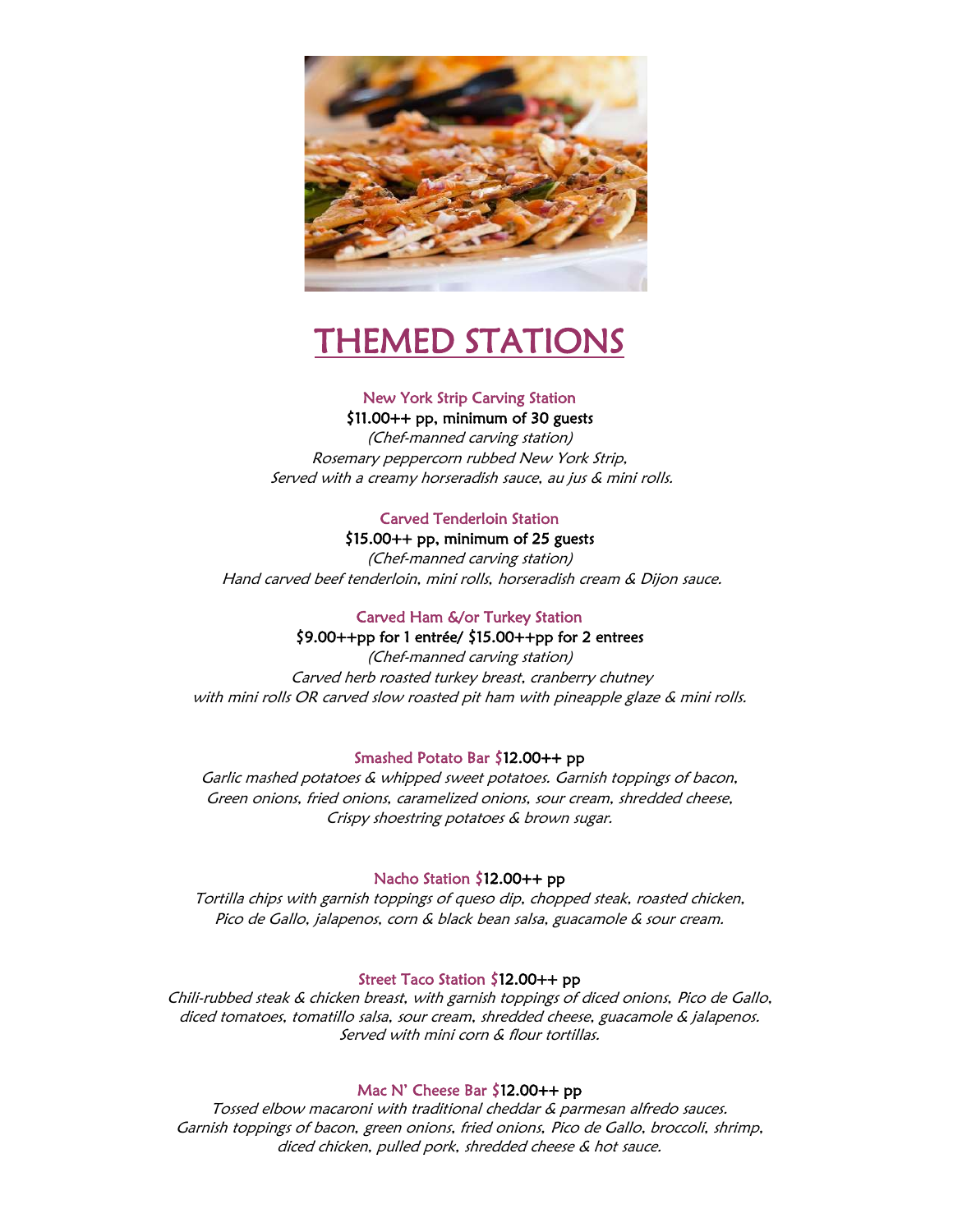

- Serves 30 Guests -

# Assorted Pastry Bites

\$135.00++ (60 pieces) One square inch portions of vanilla cheesecake, decadent chocolate cakes, pecan squares, white chocolate cream cheese carrot cakes.

Chocolate-Dipped Strawberries

\$120.00++ (60 pieces) Dark or milk chocolate hand-dipped strawberries.

# Chocolate Chunk Brownie Display

\$80.00++ (60 pieces) Rich milk chocolate brownies that melt in your mouth!

# Large Cookie Display

\$90.00++ (90 pieces) Assortment of large white chocolate macadamia nut cookies, Oatmeal raisin & double chocolate chip.

# Chocolate Fountain

\$8.00++ per person Dual chocolate fountains of dark & milk chocolate. Includes sliced strawberries, Pineapple cubes, bananas, apples, pound cake, marshmallows, & sugar cookies.

# Petit Four Display

\$145.00++ (120 count) Assorted chocolate truffles, macaroon cookies, wafers & marzipan treats.

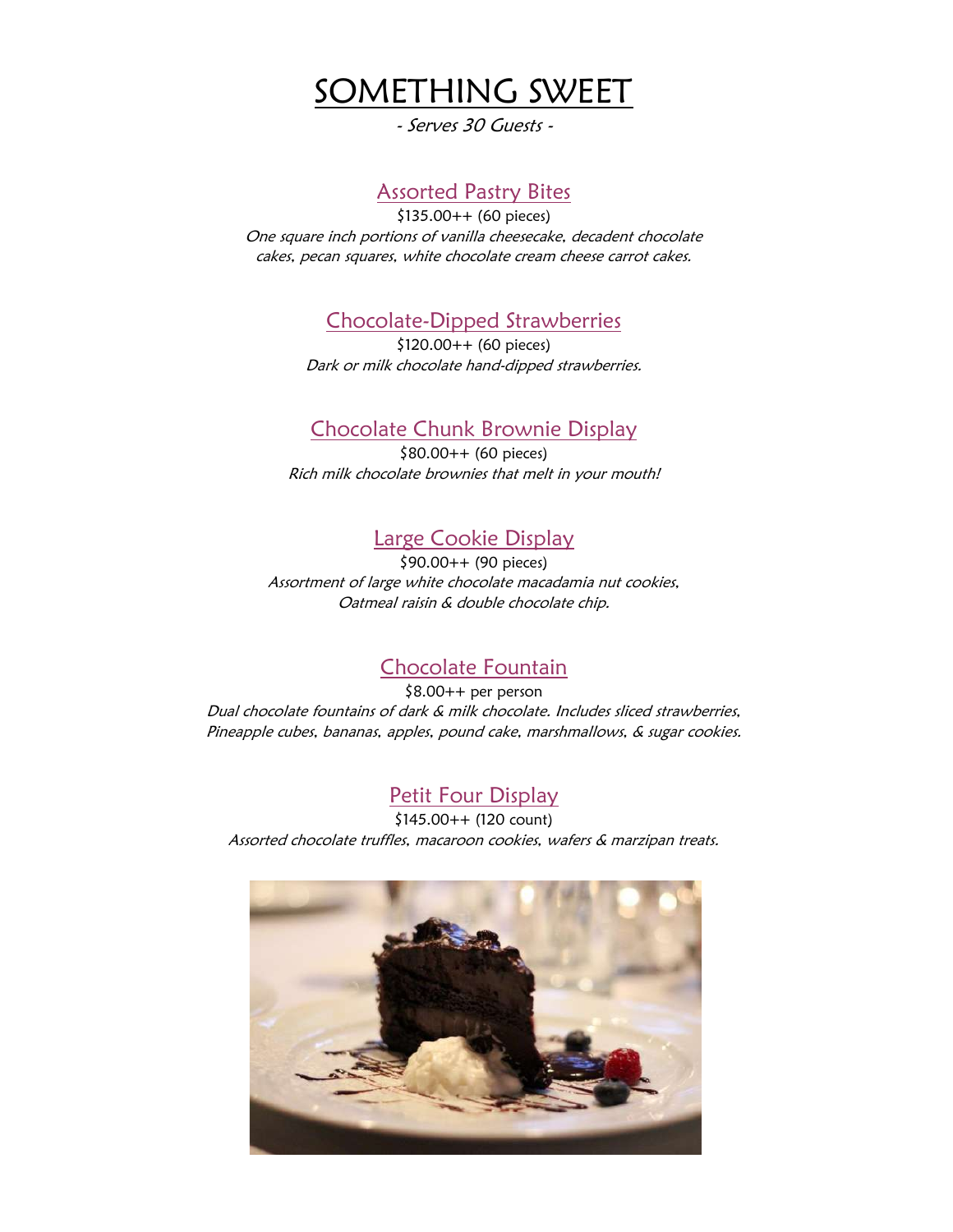# BANQUET BAR OPTIONS

Keg Beer (Hosted Bar Only)

Domestic beer \$225 / Keg Microbrew \$325 / Keg

Hosted Bar Packages

(Minimum of 30 people, per person price) These packages allow your guests to enjoy an open bar featuring brand name liquors, 3 Domestic and 2 Imported Beers (or 1 import + 1 microbrew), Champagne, house wine, non-alcoholic beers and assorted soft drinks and juices.

|             | Call brands | Premium brands | Beer & Wine Only |  |
|-------------|-------------|----------------|------------------|--|
| One hour    | \$17.00     | \$20.00        | \$14.00          |  |
| Two hours   | \$22.00     | \$26.00        | \$19.00          |  |
| Three hours | \$27.00     | \$32.00        | \$24.00          |  |
| Four hours  | \$32.00     | \$38.00        | \$29.00          |  |

\*\* \$75.00 Set-up & bartender fee if sales do not exceed \$350.00

|                        | Liq <u>uor</u>                 |
|------------------------|--------------------------------|
| <b>Call Brands</b>     | Premium Brands                 |
| Titos / Kettle one     | <b>Grey Goose</b>              |
| Tanqueray              | <b>Bombay Sapphire</b>         |
| Jose Cuervo Gold       | Jack Daniels                   |
| Jack Daniels           | Makers Mark                    |
| Dewar's                | Johnny Walker Black            |
| Bacardi & Capt. Morgan | Bacardi + Capt. Morgan + Myers |
|                        |                                |

| <b>Hosted Bar</b>                                                                        | Call             | Premium          | Cash Bar                                                         | Call             | Premium                           |
|------------------------------------------------------------------------------------------|------------------|------------------|------------------------------------------------------------------|------------------|-----------------------------------|
| Cocktails Per Drink \$8.00 \$9.00<br>Domestic Beer<br><b>Imported Beer</b><br>Microbrews | \$5.00           | \$6.00<br>\$5.00 | Cocktails<br>Domestic Beer<br><b>Imported Beer</b><br>Microbrews | \$5.00           | \$8.00 \$9.00<br>\$6.00<br>\$6.00 |
| Wine By The Glass<br>Soft Drinks                                                         | \$7.00<br>\$2.00 |                  | Wine By The Glass<br>Soft Drinks<br>House Wine Bottle \$28.00    | \$7.00<br>\$2.00 |                                   |

All food & beverage purchases are subject to 20% service charge & 4% sales tax. All food & beverage purchases are subject to 20% service charge & 4% sales tax.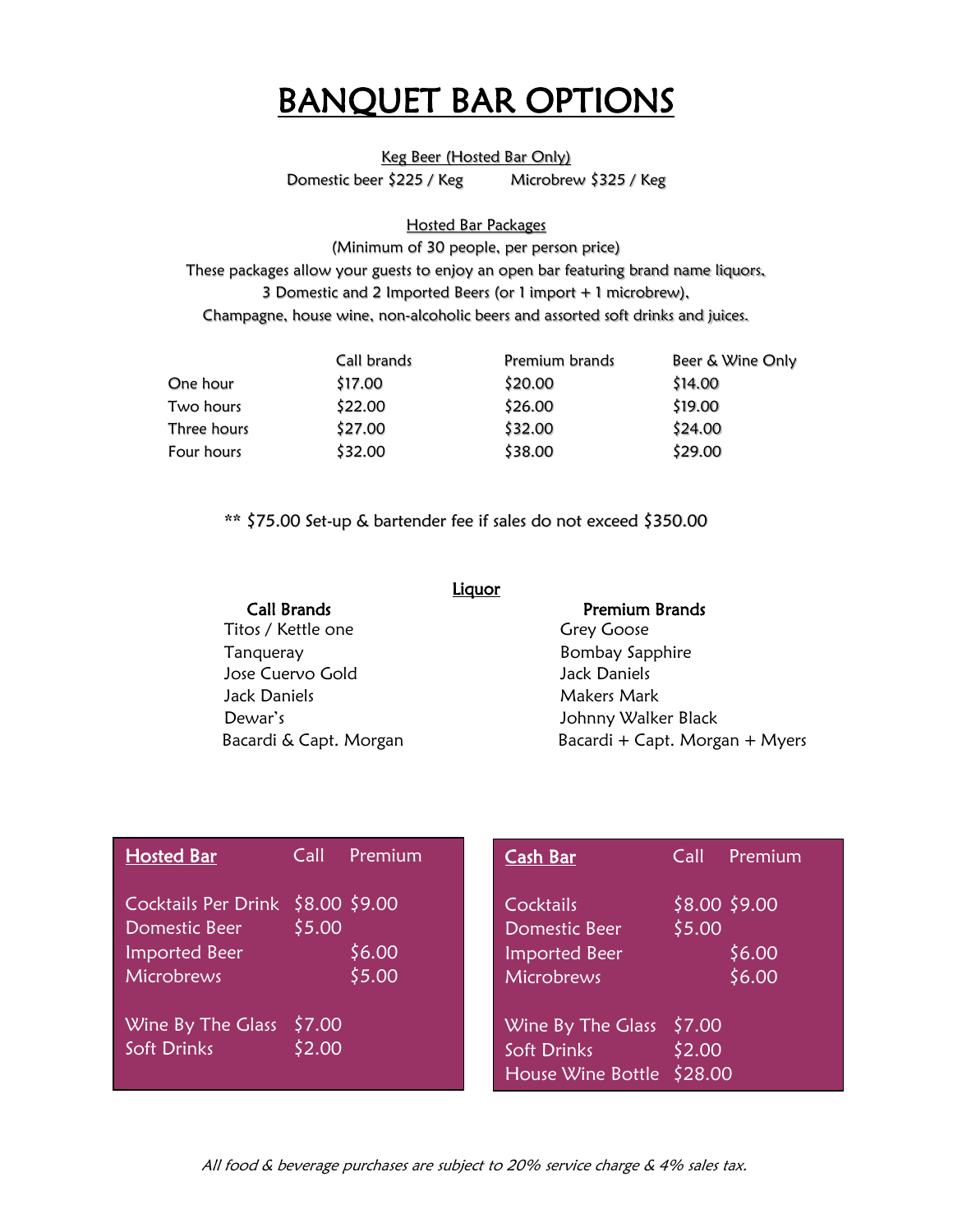# LUNCH BUFFET OPTIONS

# New York Deli Express

Tossed mixed green salad with ranch & house vinaigrette, potato salad, assorted fresh breads, Black Forest ham, roasted turkey breast, pastrami, assorted sliced cheeses, lettuce, tomato, onion, pickled peppers, Assorted cookies \$17.23++ (\$21.50 inclusive)

# The Tournament Buffet

Tossed mixed green salad with dressings (ranch, house vinaigrette) Macaroni salad, Fresh fried Kettle chips, Bratwurst with sauerkraut, Spice rubbed grilled chicken breast. Grilled 1/3 lb. hamburgers, Sliced tomatoes, lettuce, onions, pickles, sliced cheese and buns Assorted cookies.  $$20.03++ ($25$  inclusive)

# South of the Border Buffet

Mexican Caesar, chicken & cheese enchiladas, Beef fajitas, Spanish rice, cumin black beans, onions, Jalapenos, shredded lettuce, salsa, shredded cheese & sour cream, with warm tortillas. Assorted cookies and sopapillas \$20.83++ (\$26.00 inclusive)

# The Mediterranean Buffet

Romaine lettuce with Caesar dressing, parmesan & herb croutons, Antipasti salad, Chicken Picatta with garlic caper sauce Penne pasta Bolognese with parmesan Assorted cookies. \$22.44++ (\$28 inclusive)

# The Frontier Buffet

Bone-in roasted BBQ chicken, Slow-roasted pulled pork, Fire grilled carved top sirloin, Cole slaw, house made potato salad, baked beans, lettuce, tomato, onion, pickled peppers, corn bread, buns & assorted cookies. \$24.04++ (\$30 inclusive)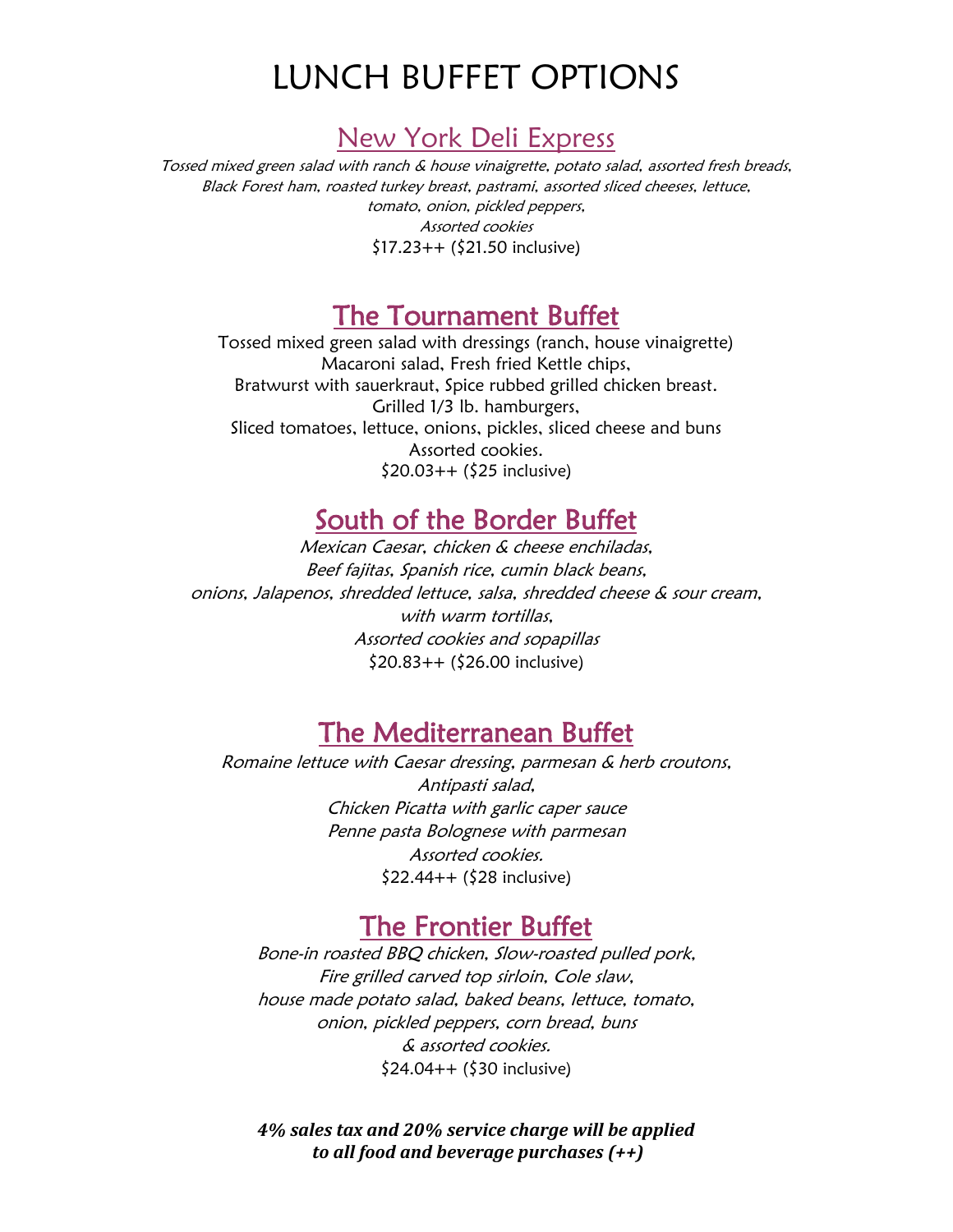# LUNCH BUFFET OPTIONS

# The Big Grill

Bitter sweet mixed greens with assorted dressings & toppings. Italian tomato mozzarella salad with roasted peppers, aged balsamic & fresh basil. Served with warm ciabatta rolls, butter, rosemary roasted red potatoes, seasonal vegetables, fresh baked cookies & chocolate brownies. With your choice of the below entrees.

> Choose two entrees below for  $$27.24++ ($34.00$  inclusive) - OR - Choose three entrees below for  $$30.45++ ($38.00$  inclusive)

> > Penne pasta Bolognese Chicken & shrimp paella with saffron rice Lemon caper chicken Piccata Herb grilled salmon with lime butter Bourbon molasses pork chop with apple chutney

# BOXED LUNCH OPTIONS

#### Smokemaster Ham

Boars Head smokemaster ham with Vermont cheddar on challah hoagie. Served with potato chips, whole fruit, condiments, and a cookie

#### Italian Combo

Boars Head smokemaster ham, genoa salami, and provolone on challah hoagie Served with potato chips, whole fruit, condiments, and a cookie

#### Pitcraft Turkey

Boars Head pitcraft turkey with Swiss cheese on challah hoagie Served with potato chips, whole fruit, condiments, and a cookie

#### The Vegetarian

Grilled Portabella mushrooms, roasted red Peppers and spinach on toasted ciabatta roll, Chips, whole fruit, & a health bar.

#### The Gluten Free

Cranberry walnut and Greek yogurt chicken salad With rice crackers Chips, whole fruit, & a Gluten free health bar.

#### \$12.82++ (\$16 inclusive)

# BREAK TIME

(Priced per person, snack options for meetings)

#### Tortilla Chips & Salsa

Tri-colored tortilla chips with chunky salsa  $$4.00++$ 

#### Potato Chips & Dips

Assorted Dips  $$4.00++$ 

Pretzel & Assorted Nut Bowls  $$4.00++$ 

#### Fresh Fruit & Health Bars

Sliced fresh fruit platter & granola bars with a honey lime yogurt dip  $$5.00++$ 

> Brownie & Cookie Tray  $$4.00++$

#### Domestic Cheese Platter

Assortment of cheese with crackers  $$5.00++$ 

#### Crudités Platter

Raw vegetable display with ranch & bleu cheese dressing  $$4.50++$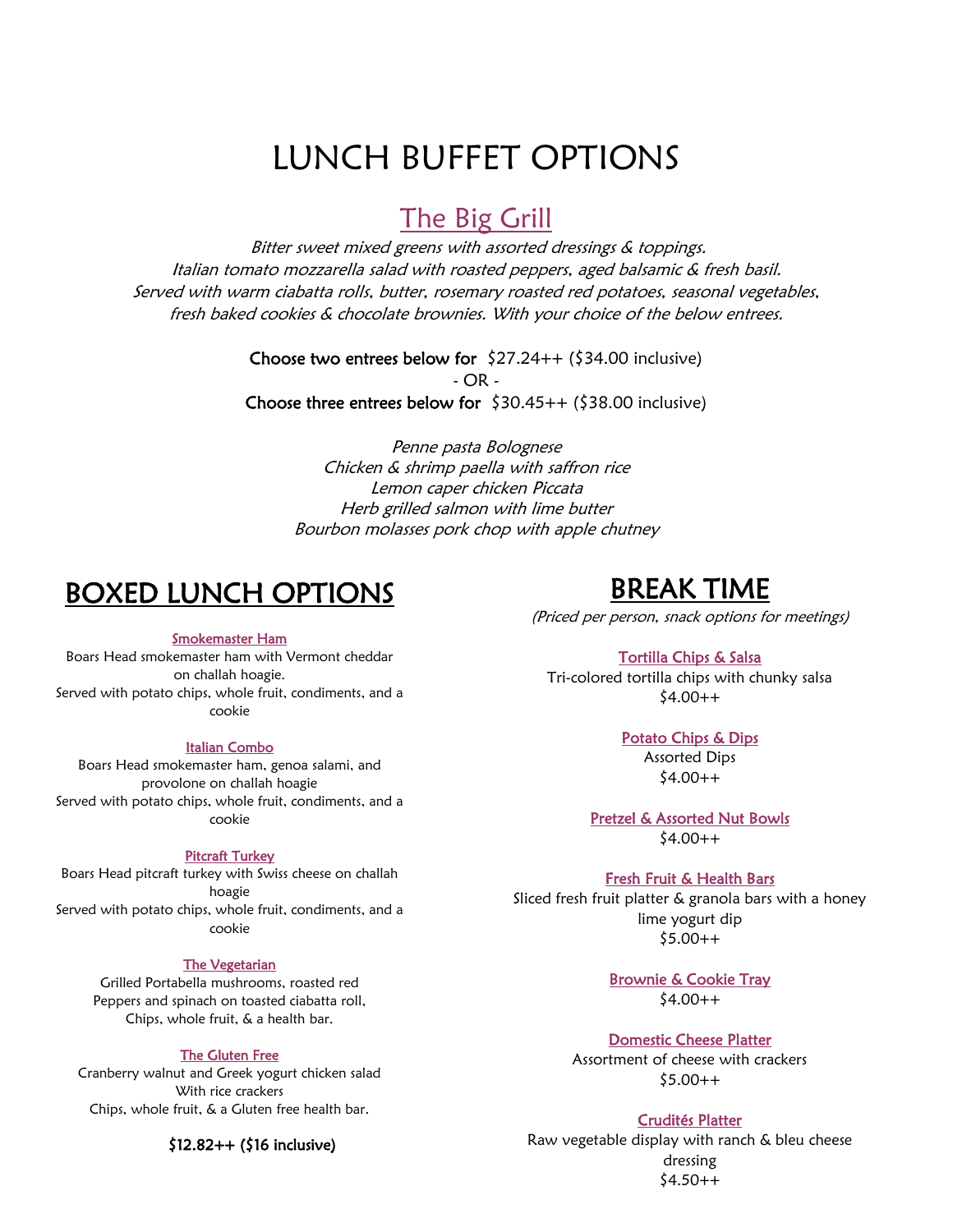# *THREE COURSE PLATED DINNER OPTIONS*

## *First course:*

*Plated and served salads (Please select one)*

#### *Bear Dance Salad*

*Mesclun mixed greens, candied walnuts, dried cranberries, gorgonzola cheese, & Raspberry champagne vinaigrette*

#### *Caesar Salad*

*With herb croutons, cherry tomatoes & parmesan cheese*

#### *Mixed Greens Salad*

*Mixed greens, grape tomatoes, carrots, cucumbers & house vinaigrette*

#### *Warm ciabatta rolls with whipped butter*

#### *\* \* \* \* \* \* \**

# *Second course:*

*Plated and served entrees*

*(Please offer two or three options in your invitations and have your guests pre-order)*

*Entrees come with choice of Jasmine rice pilaf or garlic rosemary potatoes and seasonal vegetables*

### *Chicken Piccata*

*Egg battered and pan seared chicken breast with a lemon caper cream \$34.00++ per person*

#### *Champagne Chicken*

*Pan seared chicken breast topped with a champagne cream \$34.00++ per person*

*Pork Scaloppini Marsala Pan seared Pork loin in a roasted mushroom Marsala demi-glaze. \$35.00++ per person*

#### *Grilled Salmon*

*Served with a cilantro lime butter & pineapple salsa. \$35.00++ per person*

#### *Crab Stuffed Shrimp*

*Jumbo shrimp with blue crab stuffing and a tangy remoulade \$36.00 ++ per person*

*NY Strip Au Poivre Grilled New York strip over a cognac peppercorn demi-glace \$42.00++ per person*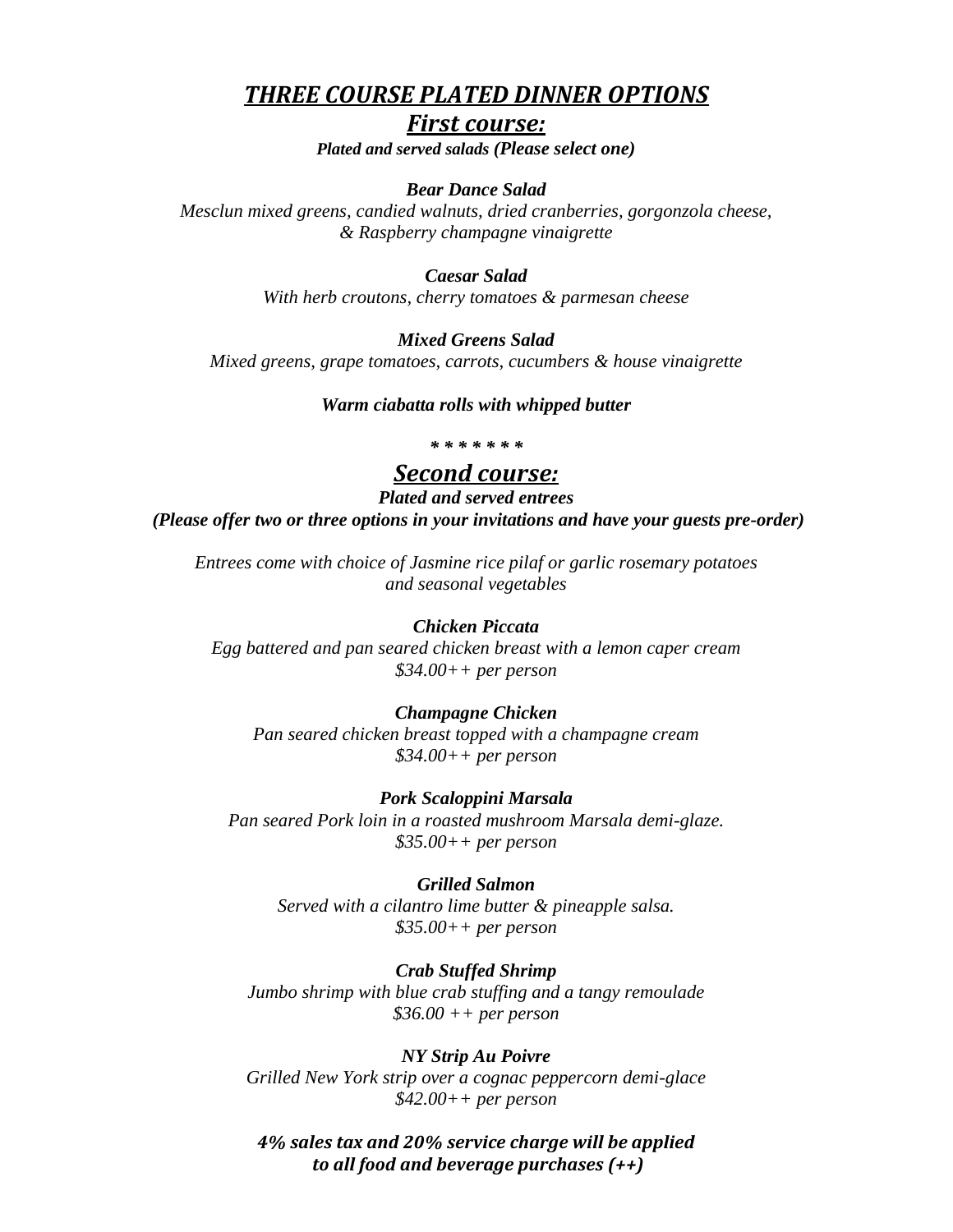# *More second course options:*

#### *Herb Roasted Prime Rib*

*Au jus and horseradish sauce \$45.00++ per person/ 25 ppl min*

*Vegetarian Entrée Mushroom Brie Risotto Cake* 

*Crispy risotto cake topped with mushroom duxelles and Brie over herb bechamel and balsamic reduction \$32.00++ per person*

*Take away the headache of having your guests pre-order and impress them with a beautiful duet plate*

## *DUET or COMBINATION PLATE*

*Duet of Champagne Chicken and Atlantic Salmon Seared chicken breast in a champagne cream sauce paired with grilled salmon topped with a pineapple salsa \$42.00 ++per person*

*Duet of Angus Beef Coulotte and Champagne Chicken*

*Grilled beef culotte with a port peppercorn demi paired with seared chicken breast in a champagne cream sauce \$43.00++ per person*

### *Duet of Petit Filet of Beef and Salmon*

 *Beef tenderloin medallion with a port peppercorn demi paired with a grilled salmon fillet and pomegranate beurre blanc \$46.00++ per person*

*Duet of Petit Filet of Beef and Crab Stuffed Shrimp Beef tenderloin medallion with a port peppercorn demi paired with grilled jumbo shrimp stuffed with crab and a light scampi sauce \$48.00++ per person*

#### **\* \* \* \* \* \* \***

*We can accommodate any dietary restrictions very nicely with advance notice*